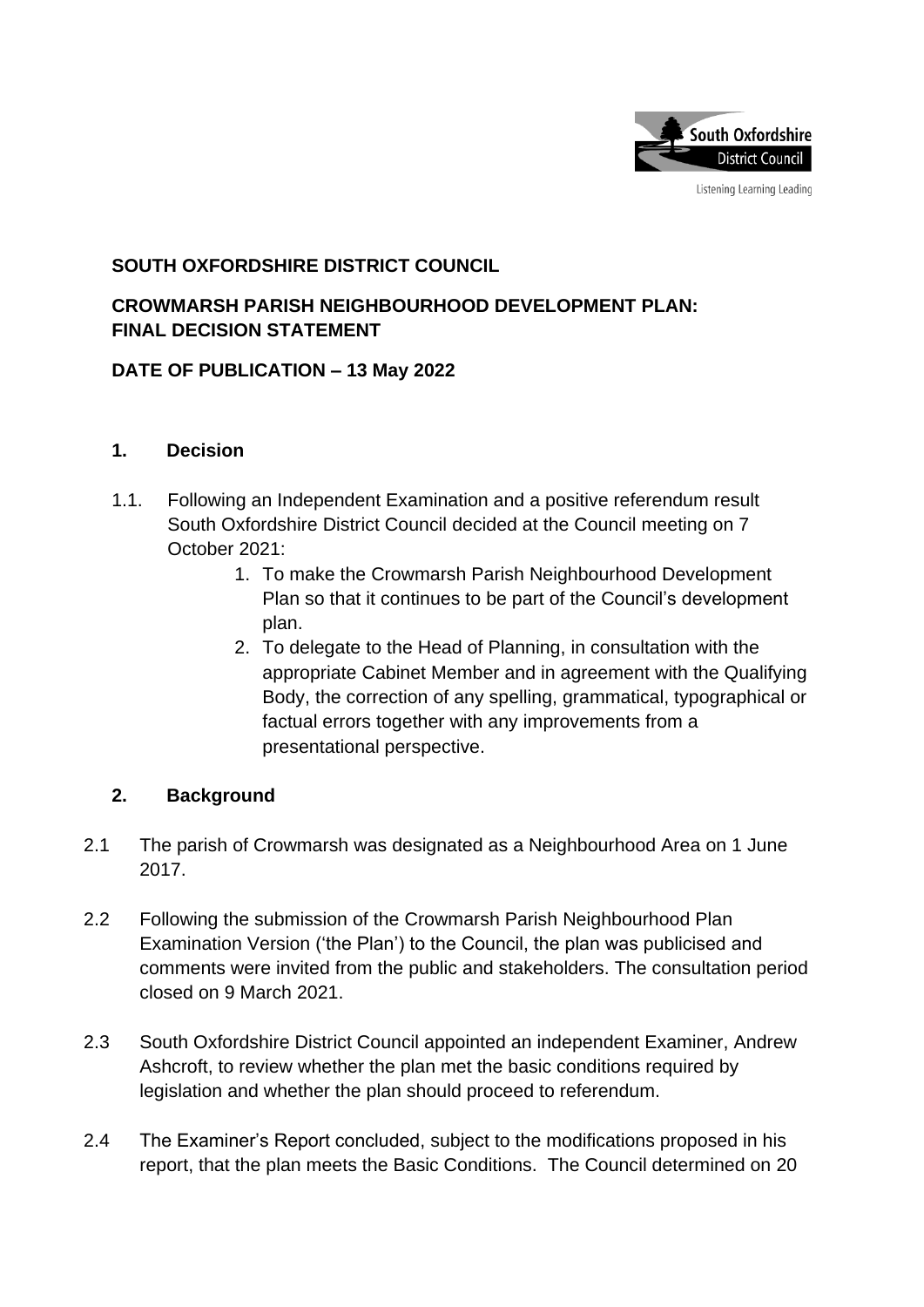July 2021 that the Plan, as modified by the Examiner's recommendations, should proceed to referendum.

2.5 A referendum was held on Thursday 02 September 2021 and 97% of those who voted were in favour of the plan.

# **3. Reason for Decision**

- 3.1 Section 38A(4)(a) of the 2004 Act requires the Council to make the neighbourhood plan if more than half of those voting in the referendum have voted in favour of the plan being used to help decide planning applications in the neighbourhood area. Section 38A (6) of the 2004 Act states that the Local Planning Authority is not subject to the duty if it considers that the making of the Plan would breach, or would otherwise be incompatible with, any EU obligation or any of the Convention rights.
- 3.2 The Council determined on 20 July 2021 that the Plan, as modified by the Examiner's recommendations, meets the basic conditions set out in paragraph 8(2) of Schedule 4B of the Town and Country Planning Act 1990, is compatible with EU obligations and the Convention rights and complies with relevant provision made by or under Section 38A and B of the Planning and Compulsory Purchase Act 2004 as amended.
- 3.3 Section 6 of the Basic Conditions Statement submitted in support of the Plan outlined the Qualifying Body's considerations to the European Convention on Human Rights (ECHR), in particular their regard to the fundamental rights and freedoms guaranteed under the ECHR and the Human Rights Act. The Council is satisfied that the preparation of the Plan had regard to the fundamental rights and freedoms guaranteed under the European ECHR and that it complies with the Human Rights Act. The Council is satisfied that there has been full and adequate opportunity for all interested parties to take part in the preparation of the Plan and to make their comments known.
- 3.4 In order to comply with the basic conditions on the European Union Legislation, the Qualifying Body produced a Strategic Environmental Assessment. The Strategic Environmental Assessment sets out the introduction and background in sections 1 and 2. Section 3 set out the Neighbourhood Plan objectives and section 4 identified the local environment characteristics and issues. Section 5 sets out the assessment of the framework and section 6, 7 and 8 contain the assessment of the objectives, plan policies, and reasonable plan alternatives. Section 9 sets out cumulative effects of policies. Section 10 and 11 cover the summary and monitoring of the assessment.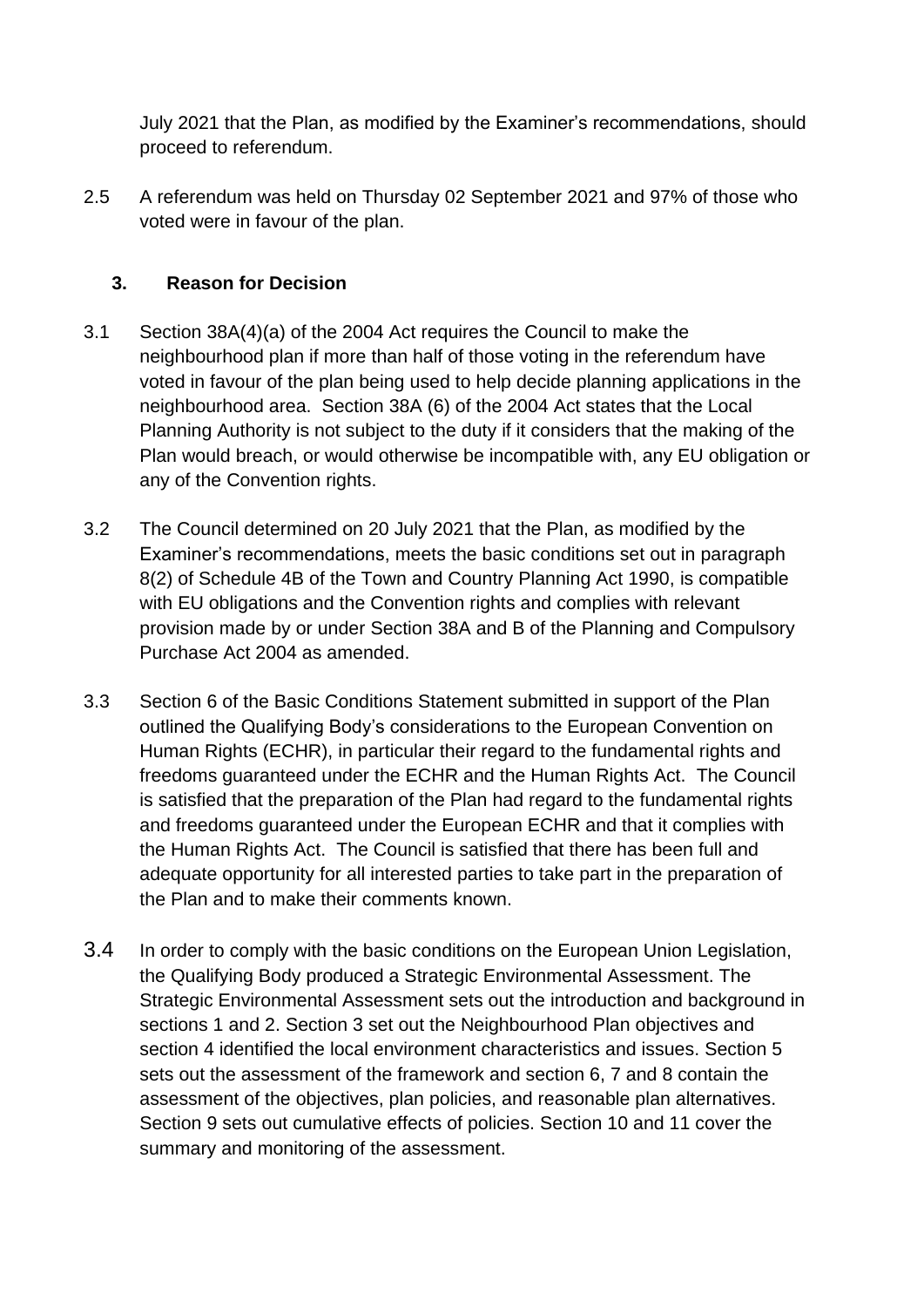- 3.5 The Council screened the Plan's potential impact on EU Special Areas of Conservation (SACs) and this was completed in March 2018. The HRA screening report concluded that the Plan would not have any likely significant effects on the integrity of European sites in or around South Oxfordshire, either alone or in combination with other plans or programmes.
- 3.6 Therefore, the Council is satisfied that the making of the Crowmarsh Parish Neighbourhood Development Plan, incorporating the modifications recommended by the Examiner and accepted by the Council, would not breach, or would otherwise be incompatible with, any EU obligation or any of the Convention rights.
- 3.7 A referendum relating to the adoption of the Crowmarsh Parish Neighbourhood Development Plan was held on Thursday 2 September 2021.
- 3.8 The question which was asked in the Referendum was: "*Do you want South Oxfordshire District Council to use the Neighbourhood Plan for Crowmarsh to help it decide planning applications in the neighbourhood area?"*
- 3.9 The result was as follows:

|         |     | Response   Votes   Per cent of total |
|---------|-----|--------------------------------------|
| Yes     | 374 | 97%                                  |
| N٥      | 13  | 3%                                   |
| Turnout |     | 28.3%                                |

- 3.10 The majority of local electors voted in favour of the plan; therefore, the Crowmarsh Parish Neighbourhood Plan has become part of the Council's development plan.
- 3.11 As the plan was approved at the local referendum and the Council is satisfied it would not breach and be otherwise incompatible with EU obligations or human rights legislation, the Council is required to make the Crowmarsh Parish Neighbourhood Development Plan so that it continues to be part of the Council's development plan.
- 3.12 The Council decided at the Council meeting on 7 October 2021 to make the Crowmarsh Parish Neighbourhood Plan so that it continues to be part of the Council's development plan.